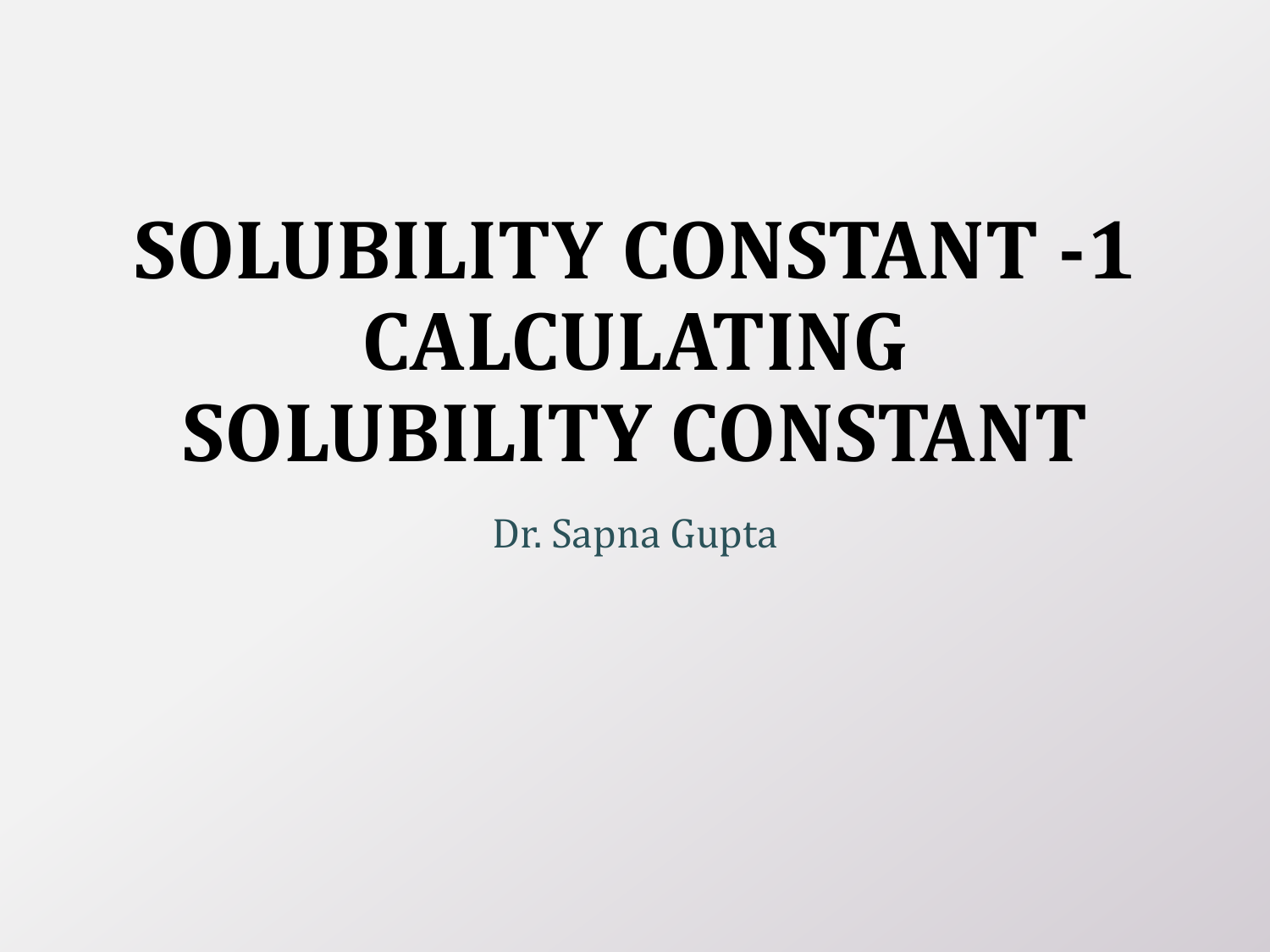### **SOLUBILITY**

- Ionic salts can be soluble or insoluble in water.
- Solubility constants are just like  $K_c$  except its called  $K_{sp}$ .
- One can use the  $K_{sp}$  values to determine the concentrations of ions.
- $K_{sp}$  is also used to calculate the concentration of salts required for precipitation of a salt.
- Writing equations for solubility:

$$
MX_n(s) \implies M^{n+}(aq) + nX^{-}(aq)
$$

• For the above reaction,

$$
K_{\rm sp} = \left[\mathbf{M}^{\rm n+}\right][\mathbf{X}^{\rm -}]^{\rm n}
$$

- The coefficients for the ions are used as powers for the ions.
- Solids and liquids are not included in the expressions.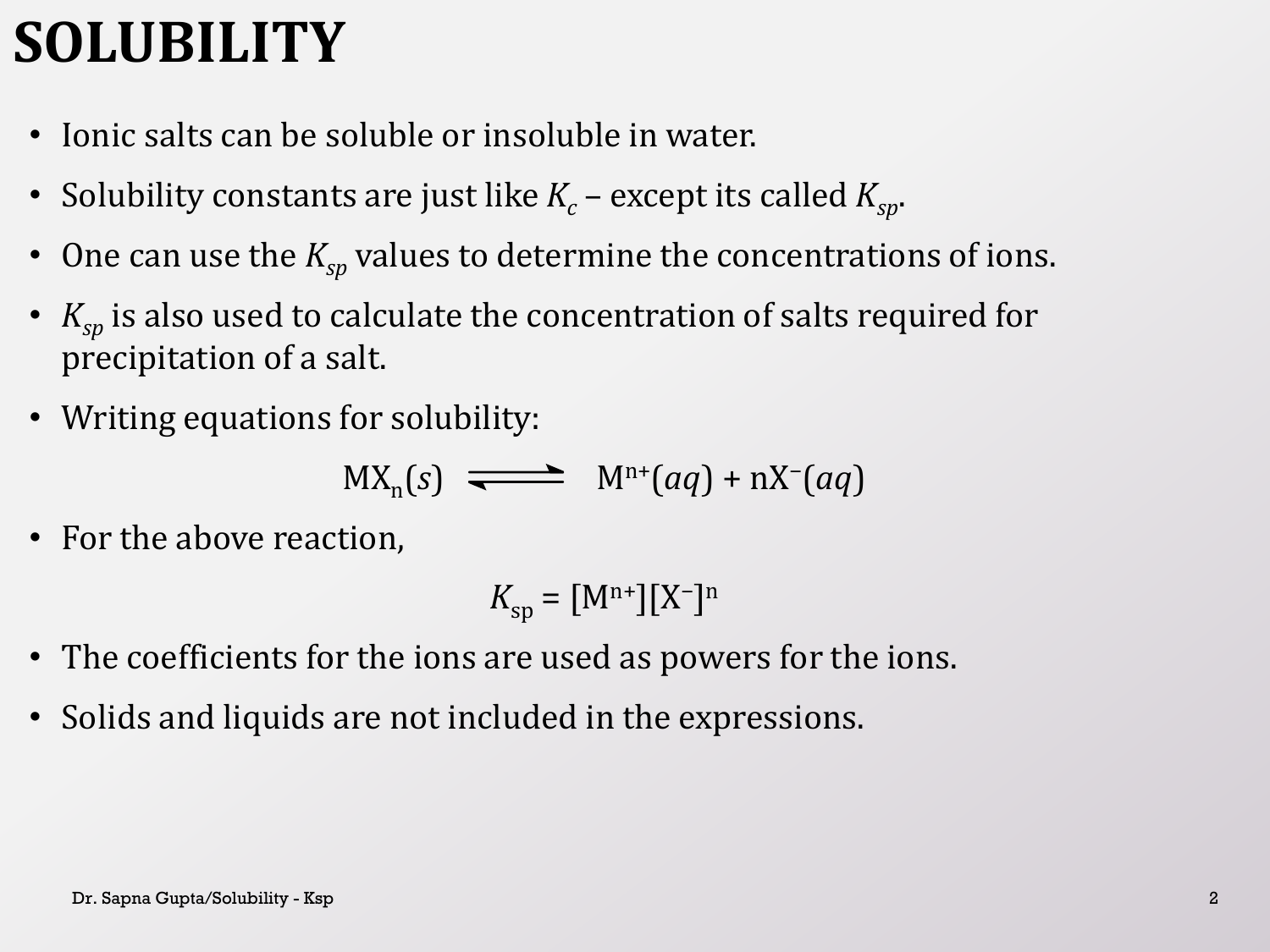## **EXAMPLE: WRITING Ksp**

Write the solubility−product expression for the following salts:

- a.  $Hg_2Cl_2$
- b.  $HgCl<sub>2</sub>$

### **Solution:**

Hg<sub>2</sub>Cl<sub>2</sub>(s) 
$$
\longrightarrow
$$
 Hg<sub>2</sub><sup>2+</sup>(aq) + 2Cl<sup>-</sup>(aq)  
 $K_{sp} = [Hg_2^{2+}][Cl^{-}]^2$ 

*(Note: Hg<sup>2</sup> 2+ is a polyatomic ion)*

HgCl<sub>2</sub>(s) 
$$
\longrightarrow
$$
 Hg<sup>2+</sup>(aq) + 2Cl<sup>-</sup>(aq)  
 $K_{sp} =$ [Hg<sup>2+</sup>][Cl<sup>-</sup>]<sup>2</sup>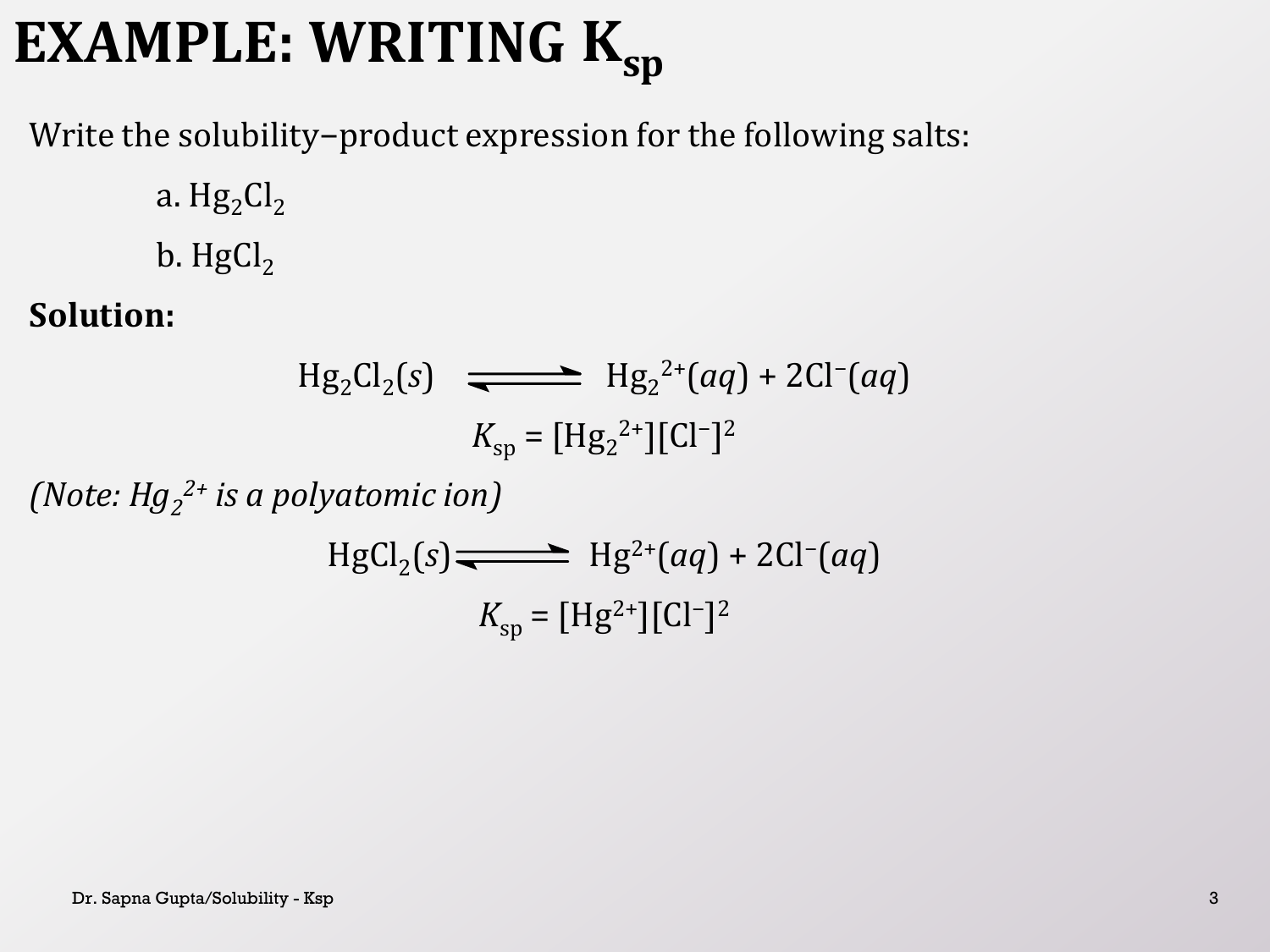### **SOME TERMS**

- *Molar solubility* (*s*)– number of moles of solute in 1 L of a saturated solution (mol/L)
- *Solubility* number of grams of solute in 1 L of a saturated solution (g/L)
- $K_{\rm sp}$  can be used to determine molar solubility (and solubility)
	- Handle as an equilibrium problem
	- Use an equilibrium table
- Molar solubility can be used to determine the value of the  $K_{\rm{sn}}$ .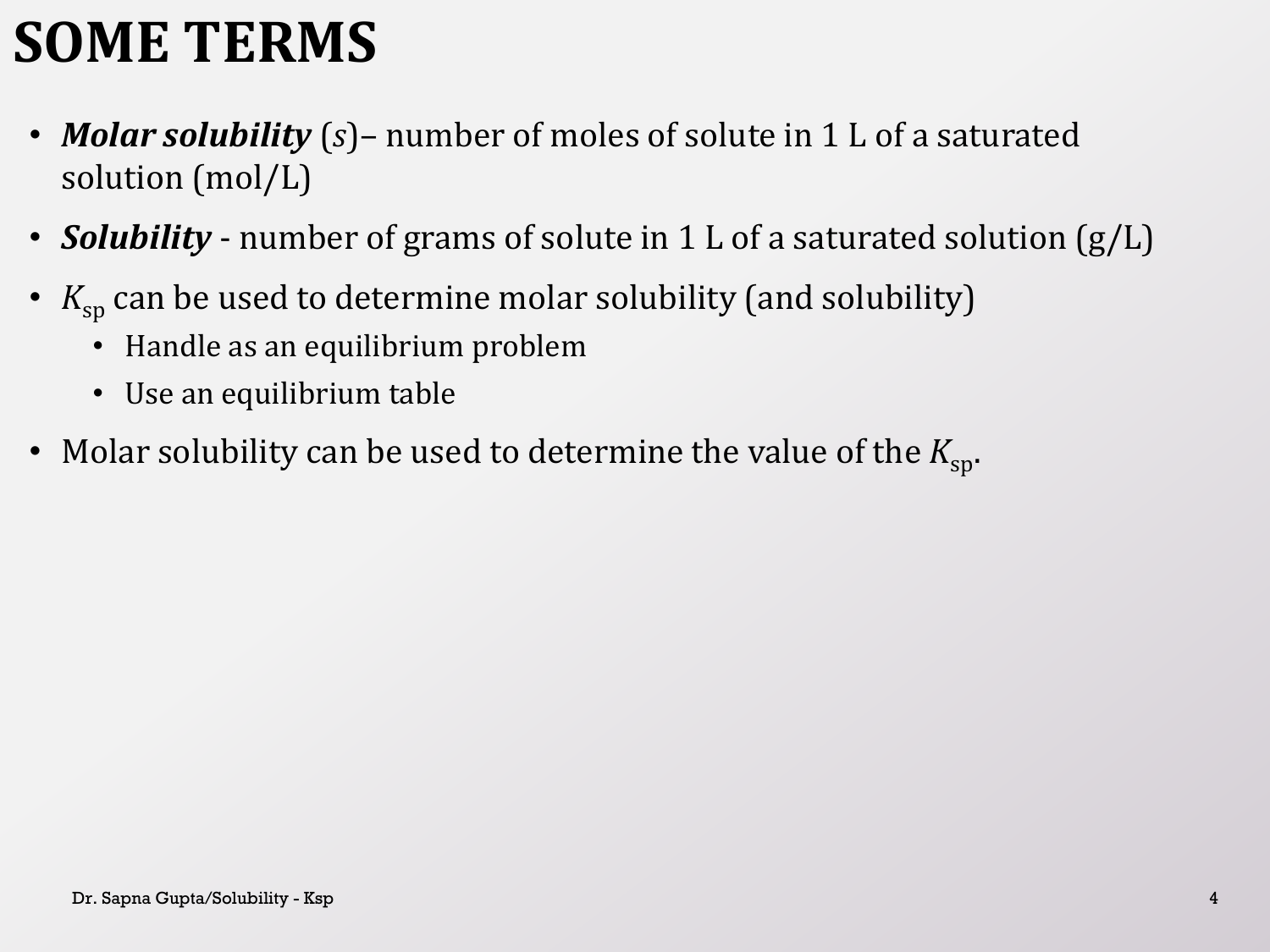### **EXAMPLE: CALCULATING SOLUBILITY -1**

Calculate the solubility of SnS in  $g/L$  at 25°C.  $K_{sp}$  = 1.0 x 10<sup>-26</sup>) **Solution:**

|                             | $\text{SnS}(s) \rightleftharpoons \text{Sn}^{2+} + \text{S}^{2-}(\text{aq})$ |              |                                                                                                                                    |  |  |  |  |  |
|-----------------------------|------------------------------------------------------------------------------|--------------|------------------------------------------------------------------------------------------------------------------------------------|--|--|--|--|--|
| Initial                     |                                                                              | $\mathbf{0}$ | $\Omega$                                                                                                                           |  |  |  |  |  |
| Change                      |                                                                              | $+S$ $+S$    |                                                                                                                                    |  |  |  |  |  |
| Eq conc                     |                                                                              | S            | S                                                                                                                                  |  |  |  |  |  |
|                             |                                                                              |              | $K_{\rm so}=[\rm Sn^{2+}][S^{2-}]=1.0 \times 10^{-26}$                                                                             |  |  |  |  |  |
|                             | $1.0 \times 10^{-26} = (s)(s) = s^2$                                         |              |                                                                                                                                    |  |  |  |  |  |
| $S = 1.0 \times 10^{-13} M$ |                                                                              |              |                                                                                                                                    |  |  |  |  |  |
|                             |                                                                              |              | solubility= $\frac{1.0 \times 10^{-13} \text{ mol}}{L} \times \frac{150.77g}{\text{mol}} = \frac{1.5 \times 10^{-11} g}{L}$<br>mol |  |  |  |  |  |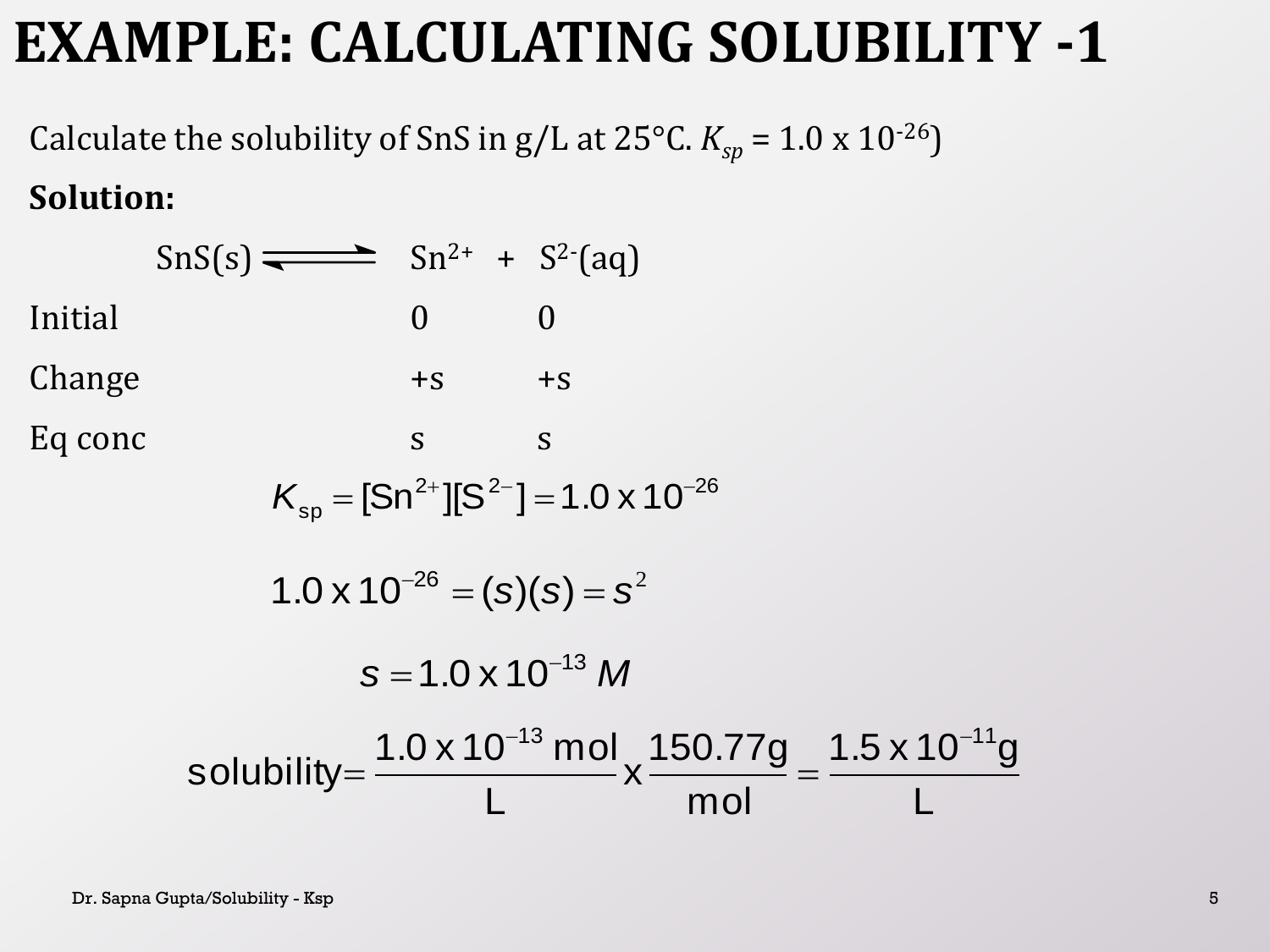### **EXAMPLE: CALCULATING SOLUBILITY - 2**

Calomel, whose chemical name is mercury(I) chloride,  $Hg_2Cl_2$ , was once used in medicine (as a laxative and diuretic). It has a  $K_{\rm sp}$  of 1.3  $\times$  10<sup>–18</sup>. What is the solubility of  $\mathrm{Hg}_{2}\mathrm{Cl}_{2}$  in grams per liter?

| <b>Solution:</b> |  | $Hg_2Cl_2(s)$ $\longrightarrow$ $Hg_2^{2+}(aq) + 2Cl^{-}(aq)$ |       |
|------------------|--|---------------------------------------------------------------|-------|
| Initial          |  | $\mathbf{U}$                                                  |       |
| Change           |  | $+X$                                                          | $+2x$ |
| Eq conc          |  |                                                               | 2x    |

$$
K_{sp} = [Hg_2^{2+}][Cl^-]^2
$$
  
\n
$$
K_{sp} = x(2x)^2
$$
  
\n
$$
K_{sp} = x(4x^2)
$$
  
\n
$$
K_{sp} = 4x^3
$$
  
\n
$$
1.3 \times 10^{-18} = 4x^3
$$
  
\n
$$
x^3 = 3.25 \times 10^{-19}
$$
  
\n
$$
x = 6.88 \times 10^{-7} M
$$

The molar solubility is 6.9 × 10−7 *M*, but we also need the solubility in g/L:

$$
\frac{6.88 \times 10^{-7} \text{ mol}}{L} \times \frac{472.086 \text{ g}}{1 \text{ mol}} = 3.2 \times 10^{-4} \text{ g/L}
$$

$$
= 0.32 \text{ mg/L}
$$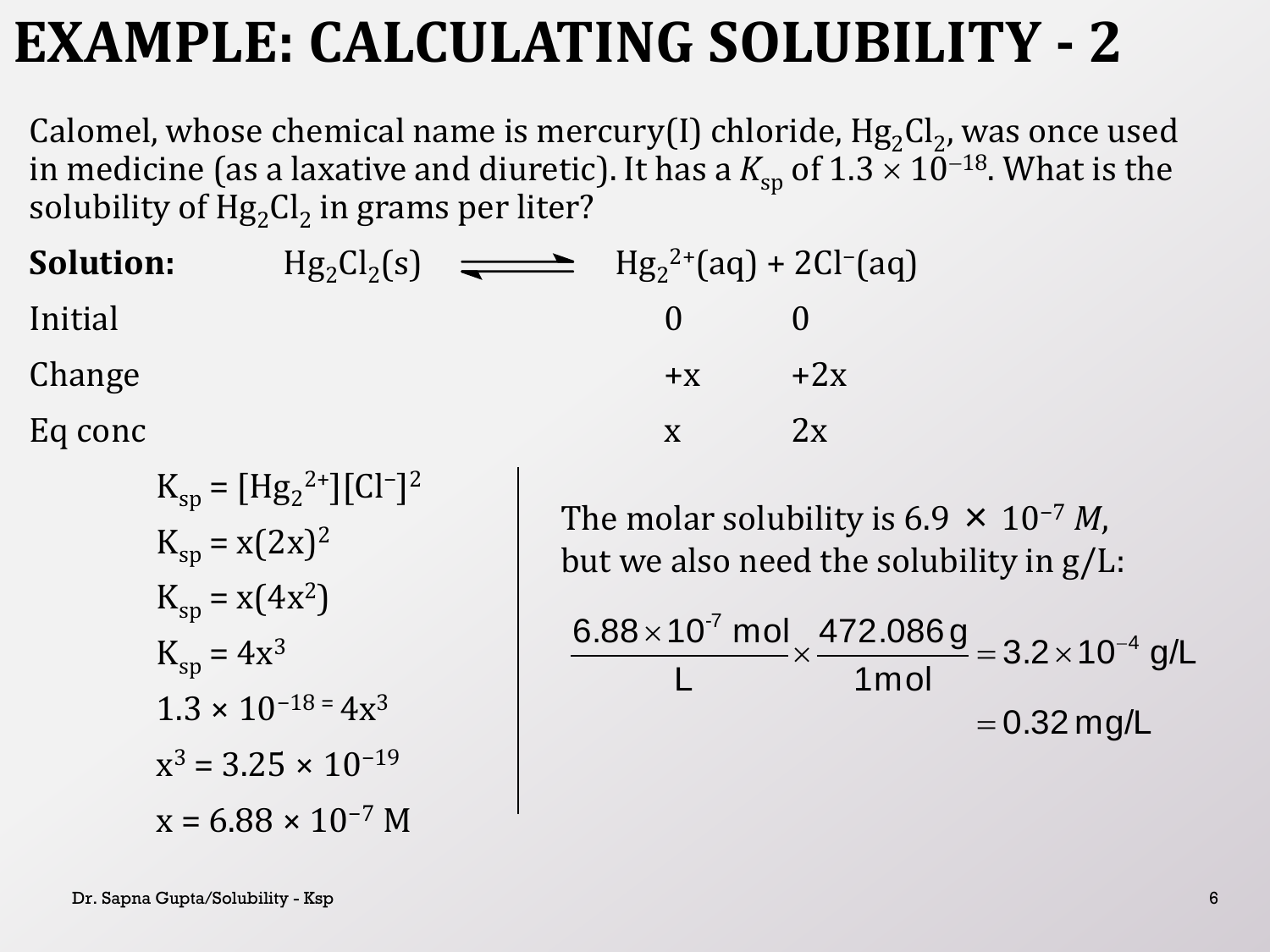### **EXAMPLE: CALCULATING**  $K_{sp}$  **- 1**

Exactly 0.133 mg of AgBr will dissolve in 1.00 L of water. What is the value of  $K_{\rm sn}$  for AgBr?

#### **Solution:**

Solubility equilibrium:  $AgBr(s) \implies Ag^+(aq) + Br^-(aq)$ Solubility−product constant expression:  $K_{sp} = [Ag^+][Br^-]$ The solubility is given as 0.133 mg/1.00 L, but  $\mathrm{K}_{\mathrm{sp}}$  uses molarity:

given as 0.133 mg/1.00 L, but K<sub>sp</sub> uses H  
\n
$$
\frac{0.133 \times 10^{-3} g}{1.00 L} \times \frac{1 mol}{187.77 g} = 7.083 \times 10^{-7} M
$$
\n
$$
[Ag^{+}] = [Cl^{-}] = x = 7.083 \times 10^{-7} M
$$
\n
$$
K_{sp} = (7.083 \times 10^{-7})^{2}
$$
\n
$$
K_{sp} = 5.02 \times 10^{-13}
$$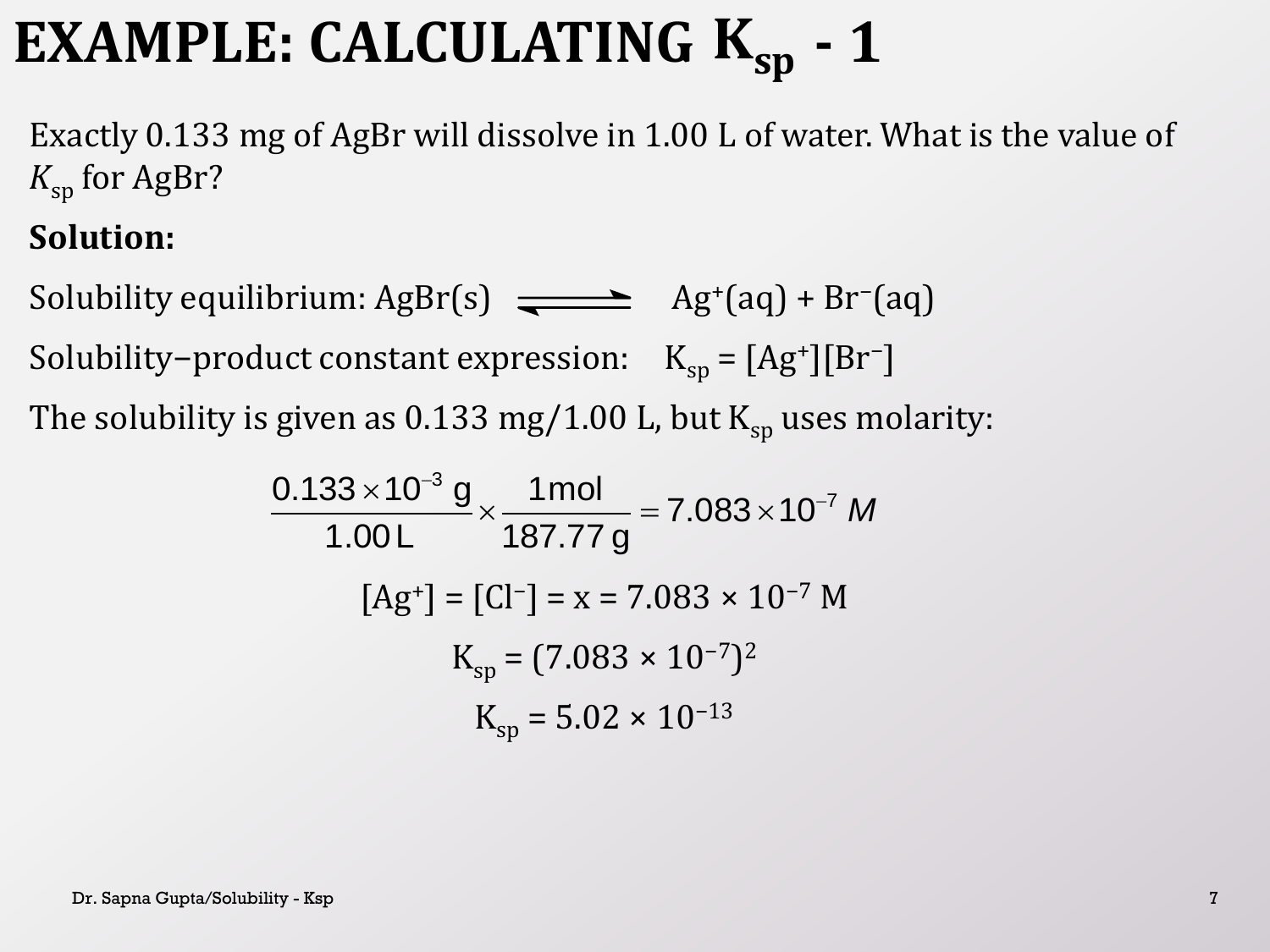### **EXAMPLE: CALCULATING K**<sub>sp</sub> - 2

An experimenter finds that the solubility of barium fluoride is 1.1 g in 1.00 L of water at 25°C. What is the value of  $K_{\rm sp}$  for barium fluoride, BaF<sub>2</sub>, at this temperature?

| $+x$ | $+2x$                                                   |
|------|---------------------------------------------------------|
|      | 2x                                                      |
|      | $BaF_2(s)$ $\longrightarrow$ $Ba^{2+}(aq) + 2F^{-}(aq)$ |

 $K_{sp} = [Ba^{2+}][F^{-}]^{2}$ 

The solubility is given as 1.1 g/1.00 L, but  $K_{\rm SD}$  uses molarity:

$$
x = \frac{1.1 \text{ g}}{1.00 \text{ L}} \times \frac{1 \text{ mol}}{175.32 \text{ g}} = 6.27 \times 10^{-3} \text{ M}
$$

 $[Ba^{2+}] = x = 6.27 \times 10^{-3}$  M and  $[F^-] = 2x = 2(6.27 \times 10^{-3}) = 1.25 \times 10^{-2}$  M  $K_{sp} = (6.27 \times 10^{-3})(1.25 \times 10^{-2})^2$ Dr. Sapna Gupta/Solubility -  $\frac{K}{k} = 9.8 \times 10^{-7}$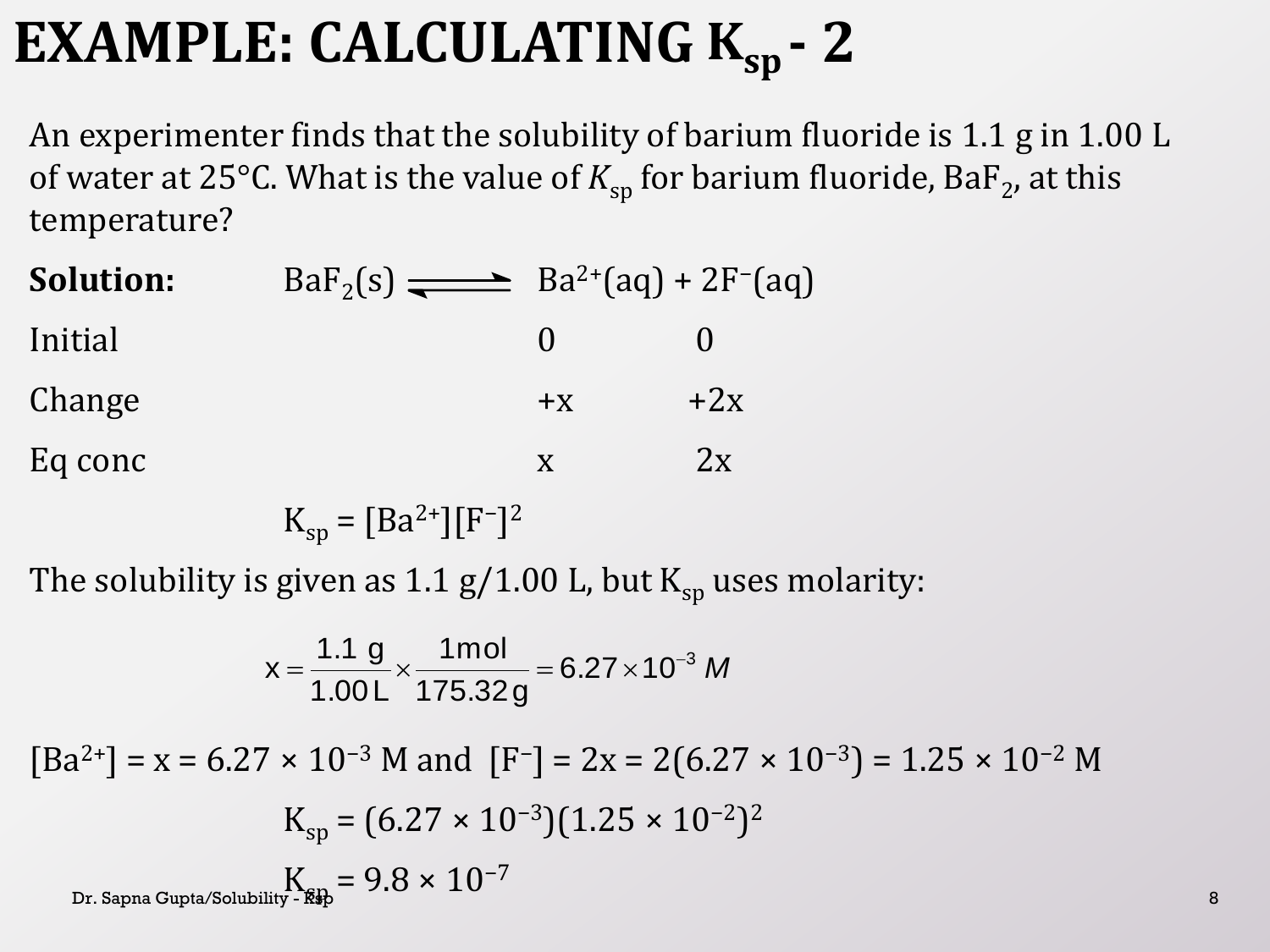### **EXAMPLE: CALCULATING K<sub>SP</sub> - 3**

The solubility of lead(II) chromate (PbCrO<sub>4</sub>) is 4.5 x 10<sup>-5</sup> g/L. Calculate the solubility product  $(K_{sp})$  of lead(II) chromate.

**Solution:**

$$
s = \frac{4.5 \times 10^{-5} g}{L} \times \frac{mol}{323.2 g} = 1.4 \times 10^{-7} M
$$

$$
PbCrO_4(s) \xrightarrow{\bullet} Pb^{2+}(aq) + CrO_4^{2-}(aq)
$$

$$
K_{\rm sp} = s^2 = [Pb^{2+}][CrO_4^{2-}]
$$

$$
K_{\rm sp} = [1.4 \times 10^{-7} M][1.4 \times 10^{-7} M] = 2.0 \times 10^{-14}
$$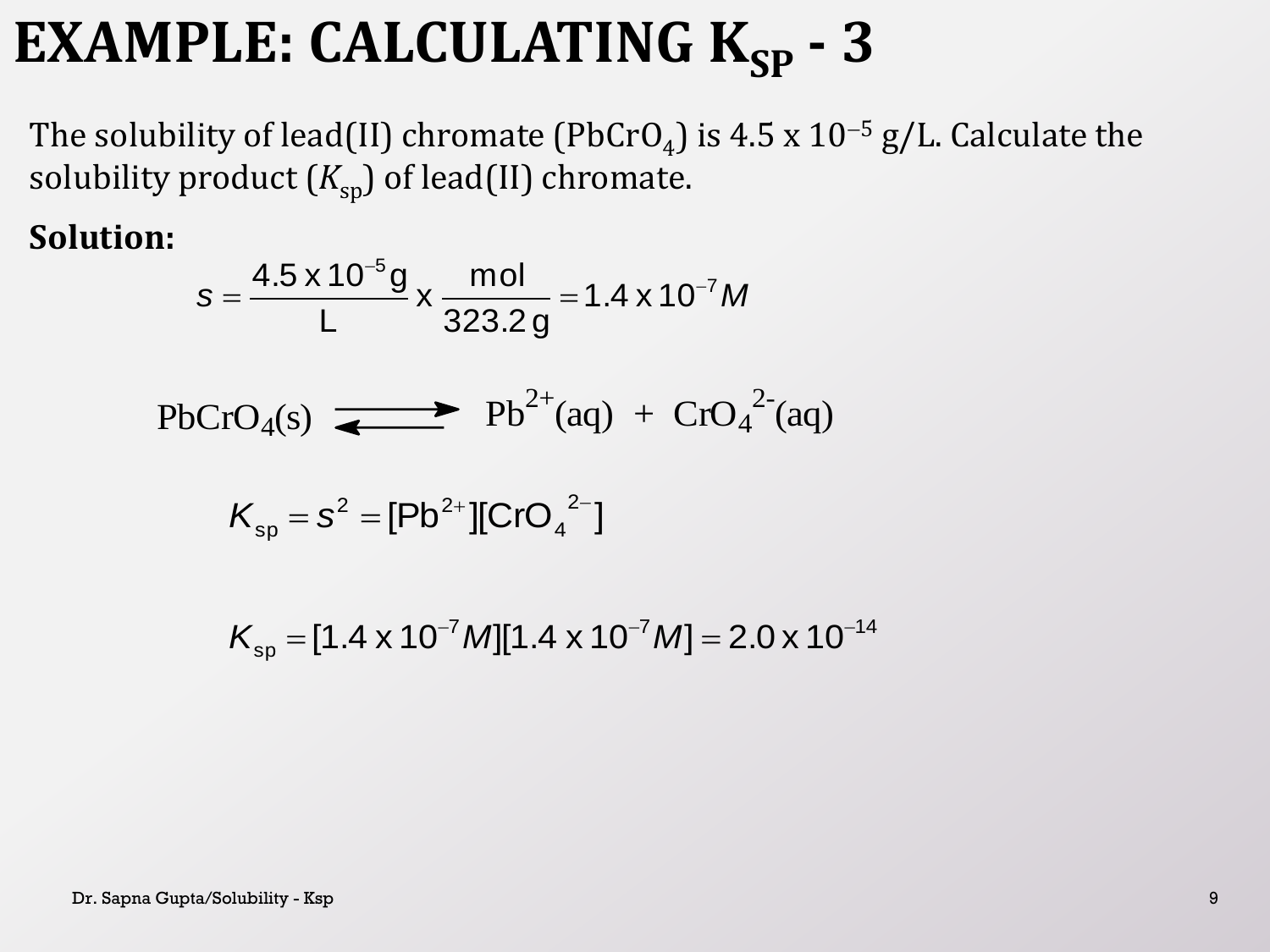## $K_{sp}$  FOR SOME SALTS

Copyright @ The McGraw-Hill Companies, Inc. Permission required for reproduction or display.

#### **TABLE 17.4** Solubility Products of Some Slightly Soluble Ionic Compounds<br>at 25°C

| Compound                | <b>Dissolution Equilibrium</b>                                                          | $K_{\rm sp}$          |
|-------------------------|-----------------------------------------------------------------------------------------|-----------------------|
| Aluminum hydroxide      | Al(OH) <sub>3</sub> (s) $\longrightarrow$ Al <sup>3+</sup> (aq) + 3OH <sup>-</sup> (aq) | $1.8 \times 10^{-33}$ |
| Barium carbonate        | $BaCO3(s) \rightleftharpoons Ba2+(aq) + CO3(aq)$                                        | $8.1 \times 10^{-9}$  |
| Barium fluoride         | $BaF_2(s) \rightleftharpoons Ba^{2+}(aq) + 2F^-(aq)$                                    | $1.7 \times 10^{-6}$  |
| Barium sulfate          | $BaSO_4(s) \longrightarrow Ba^{2+}(aq) + SO_4^{2-}(aq)$                                 | $1.1\times10^{-10}$   |
| <b>Bismuth sulfide</b>  | $Bi_2S_3(s) \rightleftharpoons 2Bi^{3+}(aq) + 3S^{2-}(aq)$                              | $1.6 \times 10^{-72}$ |
| Cadmium sulfide         | $\text{CdS}(s) \rightleftharpoons \text{Cd}^{2+}(aq) + \text{S}^{2-}(aq)$               | $8.0 \times 10^{-28}$ |
| Calcium carbonate       | $CaCO3(s) \rightleftharpoons Ca2+(aq) + CO32-(aq)$                                      | $8.7 \times 10^{-9}$  |
| Calcium fluoride        | $CaF2(s) \rightleftharpoons Ca2+(aq) + 2F-(aq)$                                         | $4.0 \times 10^{-11}$ |
| Calcium hydroxide       | $Ca(OH)2(s) \rightleftharpoons Ca2+(aq) + 2OH-(aq)$                                     | $8.0 \times 10^{-6}$  |
| Calcium phosphate       | $Ca_3(PO_4)_2(s) \rightleftharpoons 3Ca^{2+}(aq) + 2PO_4^{3-}(aq)$                      | $1.2 \times 10^{-26}$ |
| Chromium(III) hydroxide | $Cr(OH)3(s) \rightleftharpoons Cr3+(aq) + 3OH-(aq)$                                     | $3.0 \times 10^{-29}$ |
| Cobalt(II) sulfide      | $\cos(s) \rightleftharpoons \cos^{2+}(aq) + S^{2-}(aq)$                                 | $4.0\times10^{-21}$   |
| Copper(I) bromide       | $CuBr(s) \rightleftarrows Cu^+(aq) + Br^-(aq)$                                          | $4.2 \times 10^{-8}$  |
| Copper(I) iodide        | $Cul(s) \rightleftarrows Cu^+(aq) + \Gamma(aq)$                                         | $5.1 \times 10^{-12}$ |
| Copper(II) hydroxide    | $Cu(OH)2(s) \rightleftharpoons Cu2+(aq) + 2OH-(aq)$                                     | $2.2 \times 10^{-20}$ |
| Copper(II) sulfide      | $CuS(s) \rightleftharpoons Cu^{2+}(aq) + S^{2-}(aq)$                                    | $6.0 \times 10^{-37}$ |
| Iron(II) hydroxide      | $Fe(OH)_{2}(s) \rightleftharpoons Fe^{2+}(aq) + 2OH^{-}(aq)$                            | $1.6 \times 10^{-14}$ |
| Iron(III) hydroxide     | $\text{Fe(OH)}_3(s) \rightleftharpoons \text{Fe}^{3+}(aq) + 3\text{OH}^-(aq)$           | $1.1\times10^{-36}$   |
| Iron(II) sulfide        | $\text{FeS}(s) \rightleftharpoons \text{Fe}^{2+}(ag) + \text{S}^{2-}(ag)$               | $6.0 \times 10^{-19}$ |
| Lead(II) carbonate      | $PbCO3(s) \rightleftharpoons Pb2+(aq) + CO32-(aq)$                                      | $3.3 \times 10^{-14}$ |
| Lead(II) chloride       | $PbCl2(s) \rightleftharpoons Pb2+(aq) + 2Cl-(aq)$                                       | $2.4\times10^{-4}$    |
| Lead(II) chromate       | $PbCrO4(s) \rightleftharpoons Pb2+(aq) + CrO42-(aq)$                                    | $2.0 \times 10^{-14}$ |
| Lead(II) fluoride       | $PbF_2(s) \rightleftharpoons Pb^{2+}(aq) + 2F'(aq)$                                     | $4.0\times10^{-8}$    |
| Lead(II) iodide         | $PbI_2(s) \rightleftharpoons Pb^{2+}(aq) + 2I^-(aq)$                                    | $1.4 \times 10^{-8}$  |
| Lead(II) sulfide        | $PbS(s) \rightleftharpoons Pb^{2+}(aq) + S^{2-}(aq)$                                    | $3.4 \times 10^{-28}$ |
| Magnesium carbonate     | $MgCO3(s) \rightleftharpoons Mg2+(aq) + CO32-(aq)$                                      | $4.0\times10^{-5}$    |
| Magnesium hydroxide     | $Mg(OH)_{2}(s) \rightleftharpoons Mg^{2+}(aq) + 2OH^{-}(aq)$                            | $1.2 \times 10^{-11}$ |
| Manganese(II) sulfide   | $MnS(s) \rightleftharpoons Mn^{2+}(aq) + S^{2-}(aq)$                                    | $3.0\times10^{-14}$   |
| Mercury(I) chloride     | $Hg_2Cl_2(s) \rightleftharpoons Hg_2^{2+}(aq) + 2Cl^-(aq)$                              | $3.5 \times 10^{-18}$ |
| Mercury(II) sulfide     | $HgS(s) \longrightarrow Hg^{2+}(aq) + S^{2-}(aq)$                                       | $4.0\times10^{-54}$   |
| Nickel(II) sulfide      | $NiS(s) \rightleftharpoons Ni^{2+}(aq) + S^{2-}(aq)$                                    | $1.4\times10^{-24}$   |
| Silver bromide          | $AgBr(s) \longrightarrow Ag^+(aq) + Br^-(aq)$                                           | $7.7\times10^{-13}$   |
| Silver carbonate        | $Ag_2CO_3(s) \rightleftharpoons 2Ag'(aq) + CO_3^2(qq)$                                  | $8.1 \times 10^{-12}$ |
| Silver chloride         | $AgCl(s) \rightleftharpoons Ag^+(aq) + Cl^-(aq)$                                        | $1.6 \times 10^{-10}$ |
| Silver iodide           | AgI(s) $\longrightarrow$ Ag <sup>+</sup> (aq) + I <sup>-</sup> (aq)                     | $8.3 \times 10^{-17}$ |
| Silver sulfide          | $Ag_2S(s) \longrightarrow 2Ag^+(aq) + S^2(aq)$                                          | $6.0 \times 10^{-51}$ |
| Strontium carbonate     | $SrCO3(s) \rightleftharpoons Sr^{2+}(aq) + CO3-(aq)$                                    | $1.6 \times 10^{-9}$  |
| Strontium sulfate       | $SrSO4(s) \rightleftharpoons Sr2+(aq) + SO42-(aq)$                                      | $3.8 \times 10^{-7}$  |
| Tin(II) sulfide         | $\text{SnS}(s) \rightleftharpoons \text{Sn}^{2+}(aq) + \text{S}^{2-}(aq)$               | $1.0 \times 10^{-26}$ |
| Zinc hydroxide          | $Zn(OH)2(s) \rightleftharpoons Zn2+(aq) + 2OH-(aq)$                                     | $1.8 \times 10^{-14}$ |
| Zinc sulfide            | $ZnS(s) \rightleftharpoons Zn^{2+}(aa) + S^{2-}(aa)$                                    | $3.0 \times 10^{-23}$ |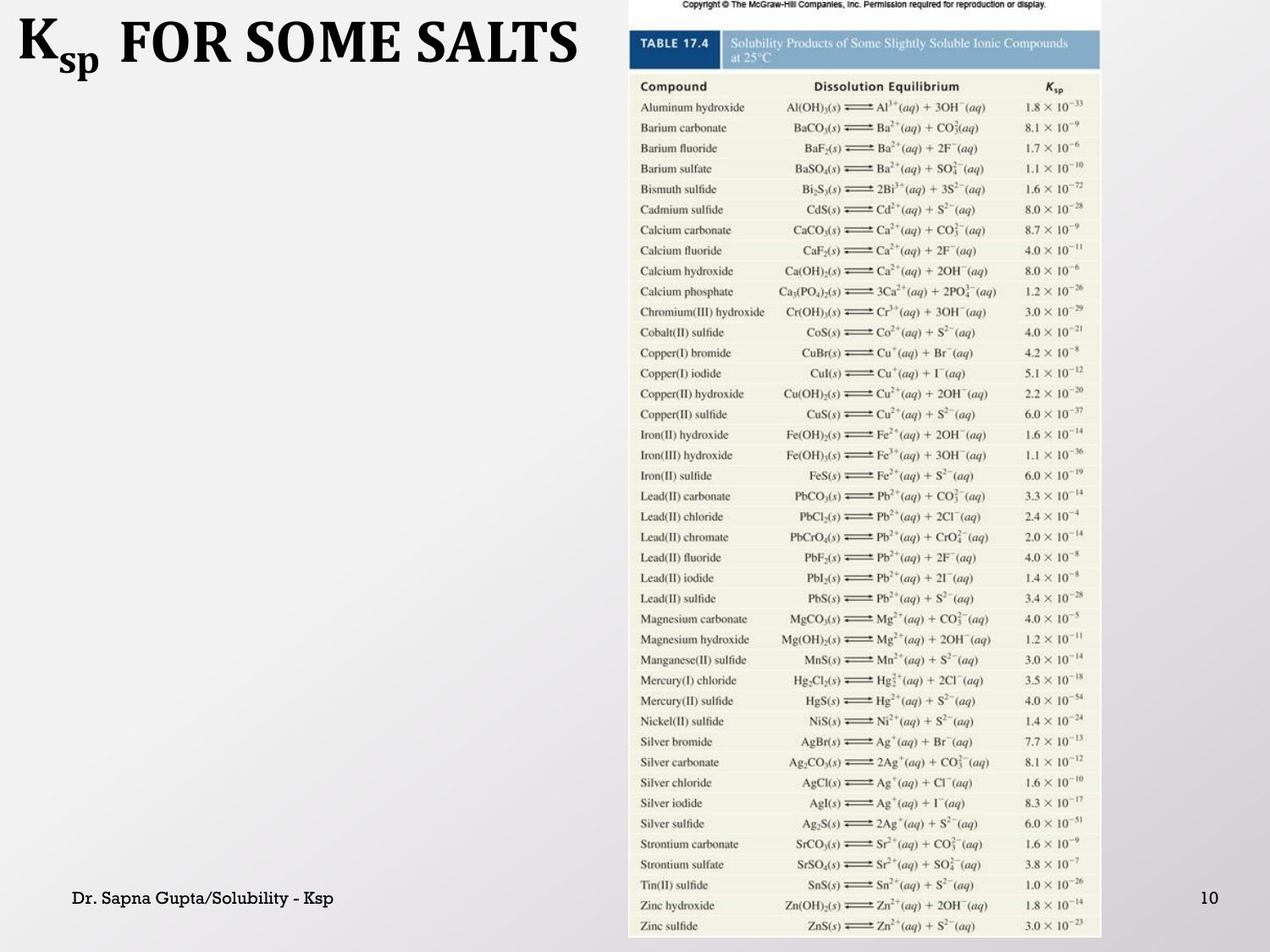### **CONCEPT CHECK**

Lead compounds have been used as paint pigments, but because the lead(II) ion is toxic, the use of lead paints in homes is now prohibited. Which of the following lead(II) compounds would yield the greatest number of lead(II) ions when added to the same quantity of water (assuming that some undissolved solid always remains):  $\mathrm{PbCrO}_4$ ,  $\mathrm{PbSO}_4$ , or  $\mathrm{PbS?}$ 

#### **Solution:**

We can begin by identifying the value of  $K_{\text{sp}}$  for each compound:

PbCrO<sub>4</sub>  $1.8 \times 10^{-14}$  $PbSO_4$  1.7 × 10<sup>-8</sup> PbS  $2.5 \times 10^{-27}$ 

Each salt produces two ions, so each has the same expression for the solubility−product constant: *K*<sub>sp</sub>= *x*<sup>2</sup>.

The solubility will be largest for  $\mathrm{PbSO}_{4}$ .